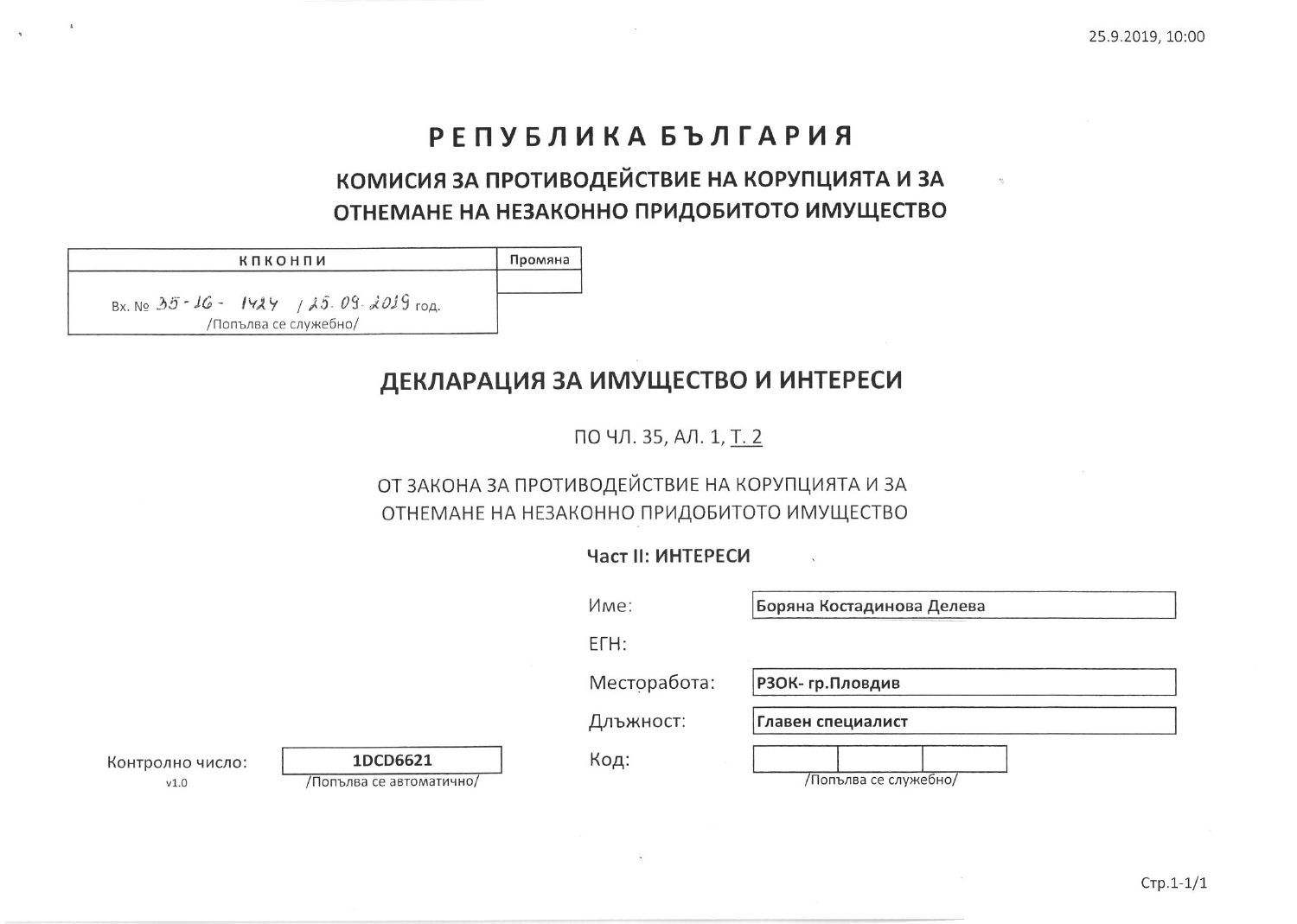| Име на декларатора:<br>/собствено, бащино, фамилно/ | Боряна Костадинова Делева |
|-----------------------------------------------------|---------------------------|
|                                                     |                           |

VII. Участие в търговски дружества, в органи на управление или контрол на търговски дружества, на юридически лица с нестопанска цел или на кооперации, както и извършване на дейност като едноличен търговец към датата на избирането или назначаването и 12 месеца преди датата на избирането или назначаването

1. Към датата на избирането или назначаването на длъжност:

| 1.1. Имам участие в следните търговски дружества: | Нямам нищо за деклариране. | Таблица № 15 |
|---------------------------------------------------|----------------------------|--------------|
|                                                   |                            |              |
|                                                   |                            |              |
|                                                   |                            |              |

#### 1.2. Съм управител или член на орган на управление или контрол на търговски дружества,

| на юридически лица с нестопанска цел или на кооперации: | Нямам нищо за деклариране. | Таблица № 16 |
|---------------------------------------------------------|----------------------------|--------------|
|                                                         |                            |              |
|                                                         |                            |              |
|                                                         |                            |              |
|                                                         |                            |              |

| 1.3. Развивам дейност като едноличен търговец: |  | Нямам нищо за деклариране. | Таблица № 17 |
|------------------------------------------------|--|----------------------------|--------------|
|                                                |  |                            |              |
|                                                |  |                            |              |
| a stat                                         |  |                            |              |
|                                                |  |                            |              |

Декларатор:

/подпис/